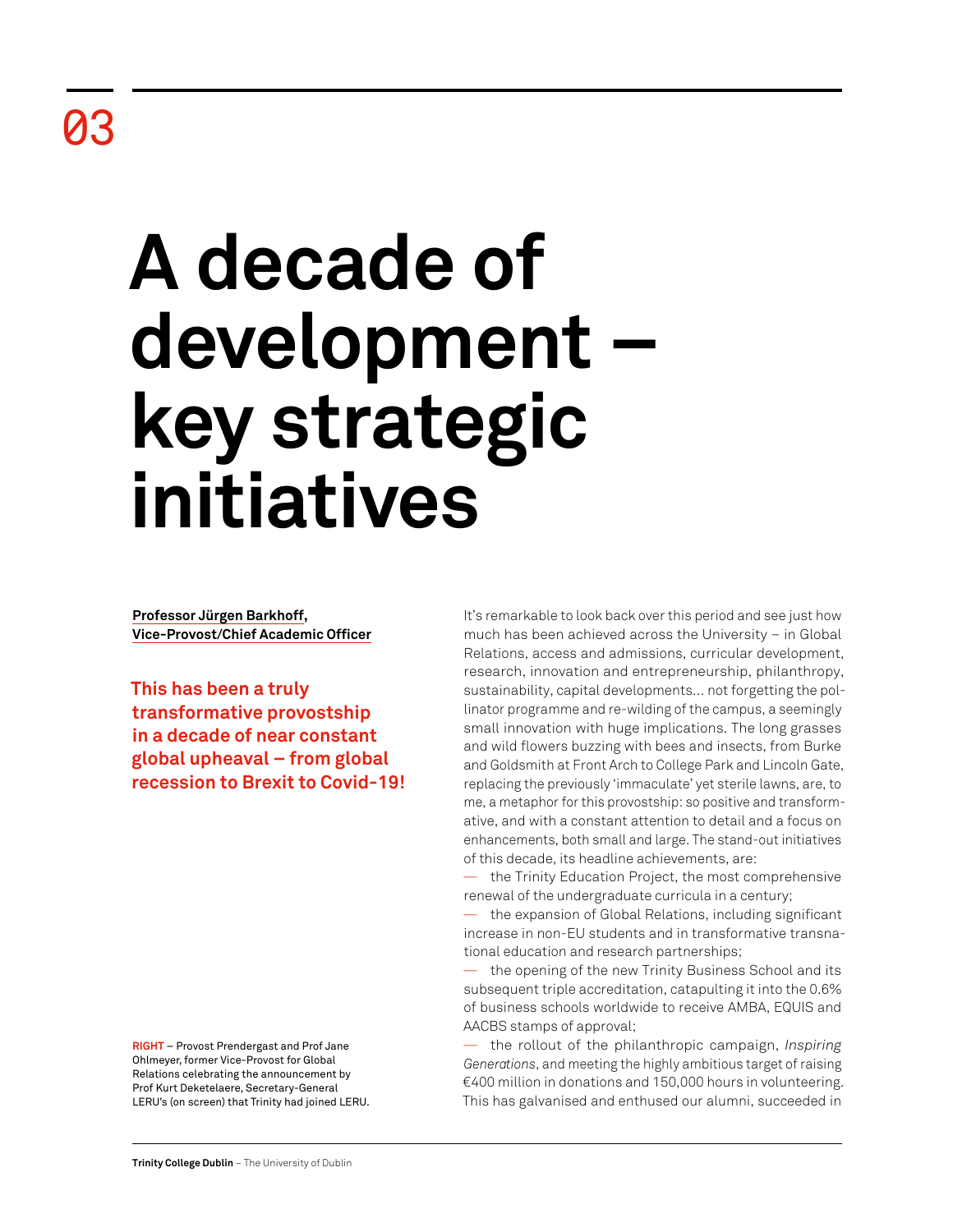$\rightarrow$  In January 2017, Trinity became the 23rd member of LERU, Europe's leading network of research-intensive universities, which includes Oxford, Cambridge, the Sorbonne and LMU Munich.

**Retrospective Review** 2011–21 14 | 15

Trinity Col Coláiste na Tríonóide, B Coláiste na Trionomus,<br>The University of Dublin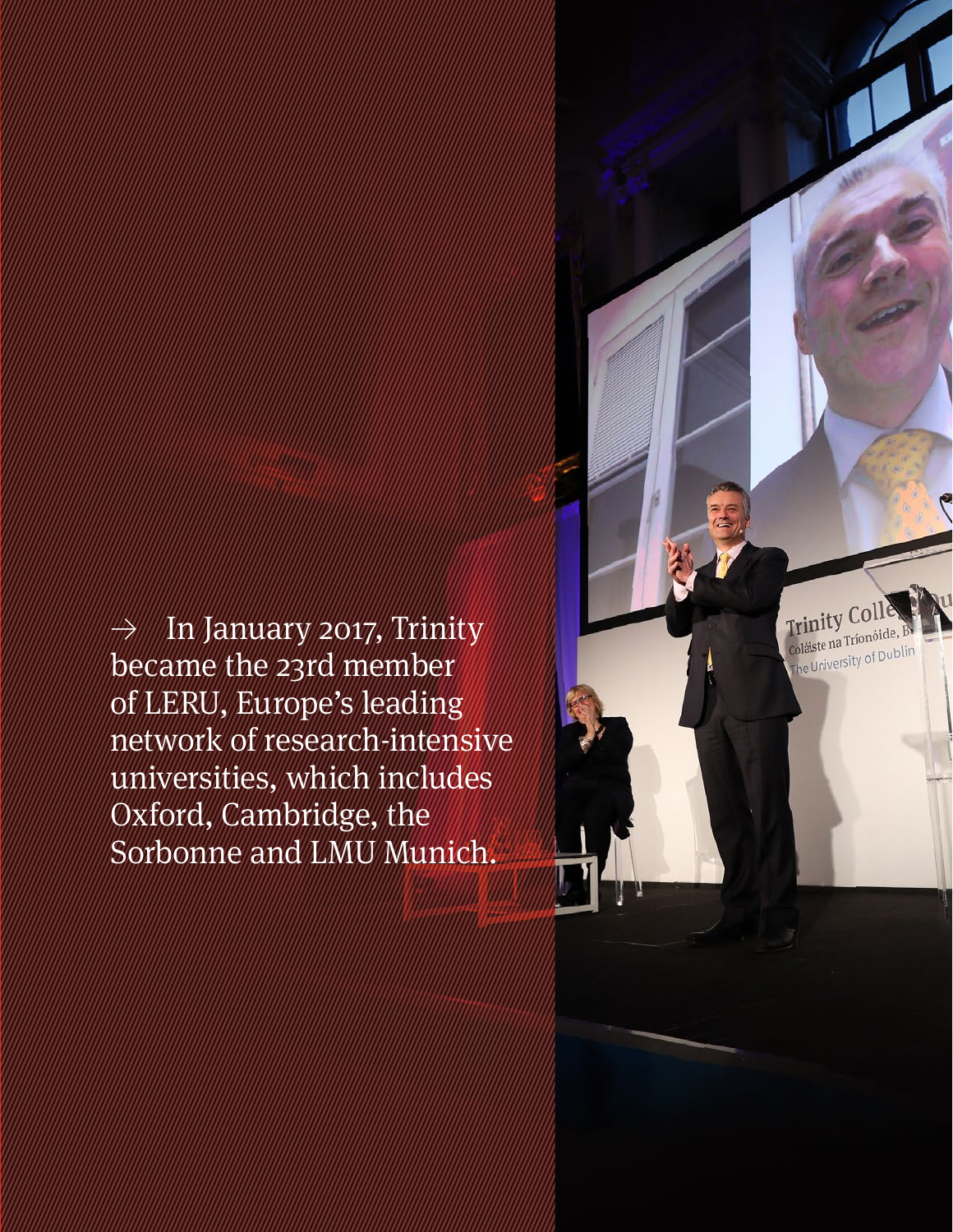

'embedding philanthropy in the DNA of the university' and means that priority capital development projects – E3, the Old Library Redevelopment, the Trinity St James's Cancer Institute – are all now green-lighted;

the prioritising of innovation and entrepreneurship (I&E) in education and research, leading to Trinity become a national and European leader in the formation of campus companies and in undergraduate I&E training (both curricular and co-curricular); — the international recognition of Trinity Access as best practice following the piloting of its Foundation Year by the Universities of Oxford and Cambridge.

All of these great initiatives have a full chapter, or sections of chapters, to themselves and rightly so. In my 'retrospective' I will focus on what has enabled them – the wiring and architecture behind them, so to speak, because none of these could have happened without the well-coordinated strategizing, structured planning, and tight project execution that have been the hallmarks of this provostship from the start.

### **Administrative reform and project governance**

A START Taskforce was established early on in the Provost's term of office to review, restructure and improve the efficiency of administrative and support services. Key structural changes arising out of this review included the creation of the Academic Registry, the establishment of the Academic Services Division (ASD) and Corporate Services Division (CSD) and the posts of Chief Operating Officer for CSD and Chief Financial Officer for the Financial Services Division (FSD). Equally important was the establishment of comprehensive project management structures for all major initiatives to ensure clear, tight and responsive project governance, with strong controls on reporting lines, budgets, timelines and deliveries.

### **Strategic Plans**

This restructuring and focus on project management was instrumental in delivering the College's two Strategic Plans developed under this Provostship. The first Plan, 2014–2019, led by then Vice-Provost, Professor Linda Hogan, was structured around nine goals articulating the University's vision of global connection, innovative learning and excellent research. Bi-annual reviews continuously monitored progress and each School's strategic plan was, in turn, aligned to these institutional goals – as a result, by 2019, all targets and goals had either been fully achieved or were close to completion.

The second Strategic Plan, 2020–2025 *Community and Connection*, was developed by Professor Chris Morash and myself. Launched on 10 March 2020, two days before Ireland's first Covid-19 lockdown, it sets out nine overarching goals across the student experience, including next-generation teaching and learning, impactful research, and 'one Trinity community'. Its more than 100 actions and targets are in key areas, including flexible programme delivery, digital learning, equality, diversity and inclusion (EDI), and reducing the student-staff ratio to 16:1. The ever-increasing pace of change and the disruption caused by the global pandemic means that a connected vision for our community is more important than ever.

These two College Plans have been supported and complemented by strategic plans in different College units, including: Global Relations, Research, Estates and Facilities, the Library, and Innovation and Entrepreneurship. Developing these bespoke strategies for different units has been a key innovation of this decade, which has integrated and reinforced the university's overall mission and vision.